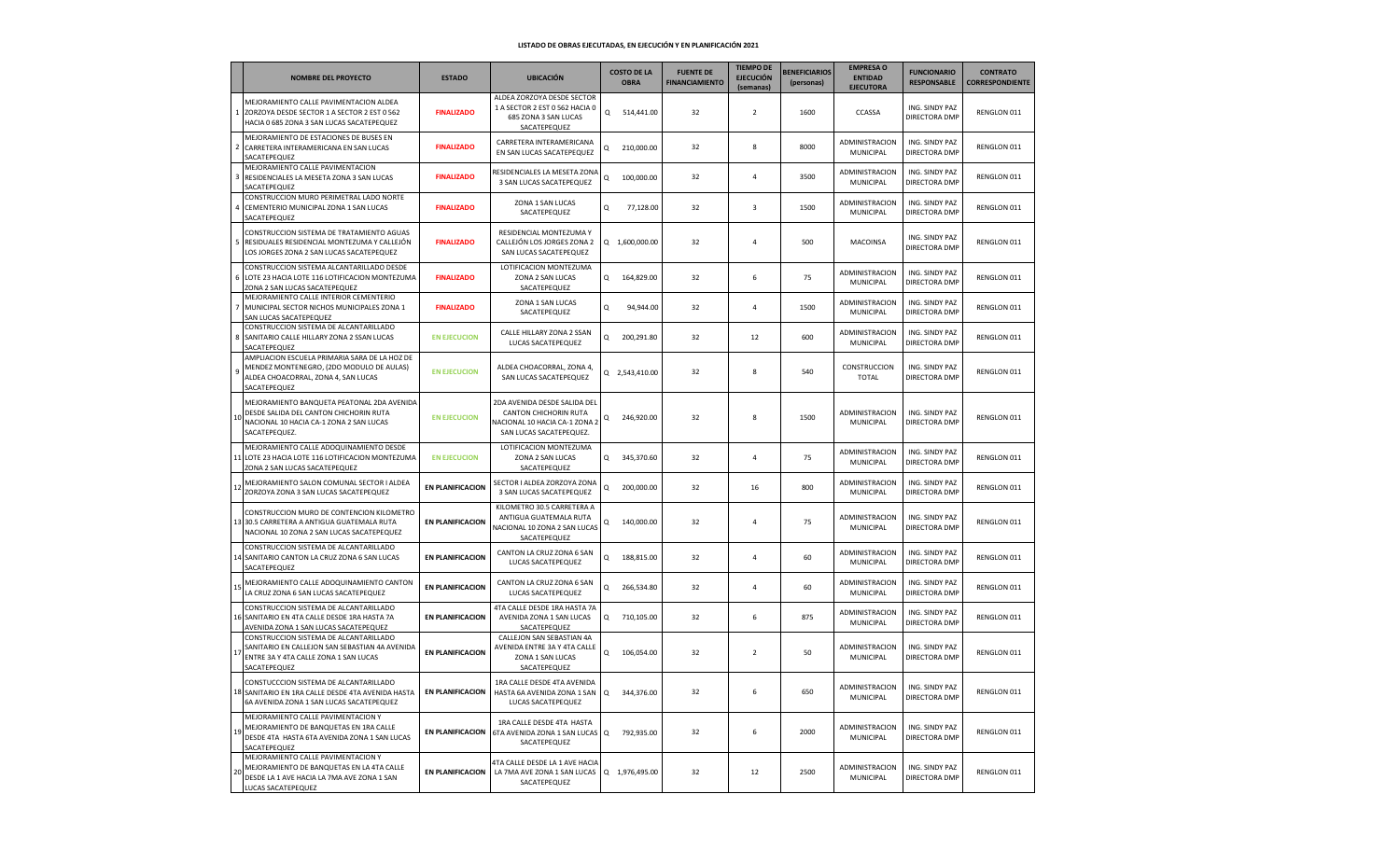|               | <b>NOMBRE DEL PROYECTO</b>                                                                                                                                            | <b>ESTADO</b>           | <b>UBICACIÓN</b>                                                                                                                       |             | <b>COSTO DE LA</b><br><b>OBRA</b> | <b>FUENTE DE</b><br><b>FINANCIAMIENTO</b> | <b>TIEMPO DE</b><br><b>EJECUCIÓN</b><br>(semanas) | <b>BENEFICIARIOS</b><br>(personas) | <b>EMPRESA O</b><br><b>ENTIDAD</b><br><b>EJECUTORA</b> | <b>FUNCIONARIO</b><br><b>RESPONSABLE</b> | <b>CONTRATO</b><br><b>CORRESPONDIENTE</b> |
|---------------|-----------------------------------------------------------------------------------------------------------------------------------------------------------------------|-------------------------|----------------------------------------------------------------------------------------------------------------------------------------|-------------|-----------------------------------|-------------------------------------------|---------------------------------------------------|------------------------------------|--------------------------------------------------------|------------------------------------------|-------------------------------------------|
|               | MEJORAMIENTO BANQUETA PEATONAL RUTA<br>21 NACIONAL RN-14 DESDE JARDINES DE SAN LUCAS 1<br>HACIA 2A CALLE ZONA 1 SAN LUCAS SACATEPEQUEZ                                | <b>EN PLANIFICACION</b> | RUTA NACIONAL RN-14 DESDE<br>JARDINES DE SAN LUCAS 1 HACIA<br>2A CALLE ZONA 1 SAN LUCAS<br>SACATEPEQUEZ                                | Q           | 213,844.00                        | 32                                        | 6                                                 | 2000                               | ADMINISTRACION<br>MUNICIPAL                            | ING. SINDY PAZ<br>DIRECTORA DMP          | RENGLON 011                               |
| 22            | MEJORAMIENTO CALLE ADOQUINAMIENTO 2DA<br>CALLE CASERIO CHICAMEN ZONA 6 SAN LUCAS<br>SACATEPQUEZ                                                                       | <b>EN PLANIFICACION</b> | 2DA CALLE CASERIO CHICAMEN<br>ZONA 6 SAN LUCAS<br>SACATEPQUEZ                                                                          | Q           | 522,004.20                        | 32                                        | $\overline{a}$                                    | 90                                 | ADMINISTRACION<br>MUNICIPAL                            | ING. SINDY PAZ<br>DIRECTORA DMP          | RENGLON 011                               |
|               | MEJORAMIENTO BANQUETA PEATONAL 6TA AVENIDA<br>23 DESDECALLEJON No. 5 HACIA INGRESO A MINI<br>CALIFORNIA ZONA 6 SAN LUCAS SACATEPEQUEZ                                 | <b>EN PLANIFICACION</b> | 6TA AVENIDA DESDECALLEJON<br>No. 5 HACIA INGRESO A MINI<br>CALIFORNIA ZONA 6 SAN LUCAS<br>SACATEPEQUEZ                                 | $\alpha$    | 327,484.00                        | 32                                        | 6                                                 | 1500                               | ADMINISTRACION<br>MUNICIPAL                            | ING. SINDY PAZ<br>DIRECTORA DMP          | RENGLON 011                               |
|               | MEJORAMIENTO CALLE PAVIMENTACION DE<br>ESTACION 0+576 A ESTACION 0+627 DE SECTOR 1 A<br>SECTOR 2 ALDEA ZORZOYA ZONA 3 SAN LUCAS<br>SACATEPEQUEZ                       | <b>EN PLANIFICACION</b> | SECTOR 1 A SECTOR 2 ALDEA<br>ZORZOYA ZONA 3 SAN LUCAS<br>SACATEPEQUEZ                                                                  | $\Omega$    | 292,675.30                        | 32                                        | $\overline{\mathbf{3}}$                           | 450                                | ADMINISTRACION<br>MUNICIPAL                            | ING. SINDY PAZ<br>DIRECTORA DMP          | RENGLON 011                               |
| $\mathcal{P}$ | CONSTRUCCION MURO DE CONTENCION Y MURO<br>PERIMETRAL PARA CANCHAS POLIDEPORTIVAS EN<br>ALDEA LA EMBAULADA ZONA 3 SAN LUCAS<br>SACATEPEQUEZ, SACATEPEQUEZ              | <b>EN PLANIFICACION</b> | ALDEA LA EMBAULADA ZONA 3<br>SAN LUCAS SACATEPEQUEZ,<br>SACATEPEQUEZ                                                                   | Q           | 189,972.80                        | 21                                        | 6                                                 | 150                                | <b>ADMINISTRACION</b><br>MUNICIPAL                     | ING. SINDY PAZ<br>DIRECTORA DMP          | RENGLON 011                               |
| 26            | MEJORAMIENTO CALLE ADOQUINAMIENTO LAS<br>TERRAZAS 4A AVENIDA FINAL NORTE ZONA 6 SAN<br>LUCAS SACATEPEQUEZ, SACATEPEQUEZ                                               | <b>EN PLANIFICACION</b> | LAS TERRAZAS 4A AVENIDA<br>FINAL NORTE ZONA 6 SAN LUCAS<br>SACATEPEQUEZ, SACATEPEQUEZ                                                  | $\mathsf q$ | 242,212.98                        | 21, 29                                    | $\overline{a}$                                    | 75                                 | ADMINISTRACION<br>MUNICIPAL                            | ING. SINDY PAZ<br>DIRECTORA DMP          | RENGLON 011                               |
| 27            | MEJORAMIENTO CALLE PAVIMENTACION Y<br>BANQUETA PEATONAL 5TA CALLE ENTRE 2DA Y 6TA<br>AVENIDA ZONA 1 SAN LUCAS SACATEPEQUEZ,<br>SACATEPEQUEZ                           | <b>EN PLANIFICACION</b> | 5TA CALLE ENTRE 2DA Y 6TA<br>AVENIDA ZONA 1 SAN LUCAS<br>SACATEPEQUEZ, SACATEPEQUEZ                                                    |             | Q 1,391,342.88                    | 21                                        | 6                                                 | 500                                | ADMINISTRACION<br>MUNICIPAL                            | ING. SINDY PAZ<br>DIRECTORA DMP          | RENGLON 011                               |
| 28            | MEJORAMIENTO CALLE ADOQUINAMIENTO 3RA<br>AVENIDA CALLEJON ELIM CASERIO SAN JOSE ZONA 2<br>SAN LUCAS SACATEPEQUEZ, SACATEPEQUEZ                                        | <b>EN PLANIFICACION</b> | 3RA AVENIDA CALLEJON ELIM<br>CASERIO SAN JOSE ZONA 2 SAN<br>LUCAS SACATEPEQUEZ,<br>SACATEPEQUEZ                                        | $\Omega$    | 218,306.78                        | 21                                        | $\overline{\mathbf{3}}$                           | 150                                | ADMINISTRACION<br>MUNICIPAL                            | ING. SINDY PAZ<br>DIRECTORA DMP          | RENGLON 011                               |
| 29            | MEJORAMIENTO CALLE ADOQUINAMIENTO 2DA<br>AVENIDA FINAL SECTOR II ALDEA ZORZOYA ZONA 3<br>SAN LUCAS SACATEPEQUEZ, SACATEPEQUEZ                                         | <b>EN PLANIFICACION</b> | 2DA AVENIDA FINAL SECTOR II<br>ALDEA ZORZOYA ZONA 3 SAN<br>LUCAS SACATEPEQUEZ,<br>SACATEPEQUEZ                                         | $\alpha$    | 259,923.38                        | 21                                        | 3                                                 | 450                                | ADMINISTRACION<br>MUNICIPAL                            | ING. SINDY PAZ<br>DIRECTORA DMP          | RENGLON 011                               |
| 30            | MEJORAMIENTO CALLE PAVIMENTACION DE EST 0<br>685 A EST 0 813 SECTOR I HACIA SECTOR II ALDEA<br>ZORZOYA ZONA 3 SAN LUCAS SACATEPEQUEZ,<br>SACATEPEQUEZ                 | <b>EN PLANIFICACION</b> | SECTOR I HACIA SECTOR II ALDEA<br>ZORZOYA ZONA 3 SAN LUCAS<br>SACATEPEQUEZ, SACATEPEQUEZ                                               | $\alpha$    | 535,332.29                        | 21                                        | $\overline{2}$                                    | 450                                | ADMINISTRACION<br>MUNICIPAL                            | ING. SINDY PAZ<br>DIRECTORA DMP          | RENGLON 011                               |
|               | MEJORAMIENTO CALLE PAVIMENTACION Y<br>BANQUETA PEATONAL 2DA CALLE ENTRE 3A Y 6TA<br>AVENIDA ZONA 1 SAN LUCAS SACATEPEQUEZ,<br>SACATEPEQUEZ                            | <b>EN PLANIFICACION</b> | 2DA CALLE ENTRE 3A Y 6TA<br>AVENIDA ZONA 1 SAN LUCAS<br>SACATEPEQUEZ, SACATEPEQUEZ                                                     | Q           | 896,769.47                        | 21                                        | 5                                                 | 350                                | ADMINISTRACION<br>MUNICIPAL                            | ING. SINDY PAZ<br>DIRECTORA DMP          | RENGLON 011                               |
|               | MEJORAMIENTO CALLE ADOQUINAMIENTO CALLEJON<br>LOS VELASQUEZ EN CALLE REAL DE LA CHANCACA<br>SECTOR II ALDEA CHOACORRAL ZONA 4 SAN LUCAS<br>SACATEPEQUEZ, SACATEPEQUEZ | <b>EN PLANIFICACION</b> | CALLEJON LOS VELASQUEZ EN<br>CALLE REAL DE LA CHANCACA<br>SECTOR II ALDEA CHOACORRAL<br>ZONA 4 SAN LUCAS<br>SACATEPEQUEZ, SACATEPEQUEZ | Q           | 78,966.47                         | 21                                        | $\overline{4}$                                    | 75                                 | ADMINISTRACION<br>MUNICIPAL                            | ING. SINDY PAZ<br>DIRECTORA DMP          | RENGLON 011                               |
| 33            | MEJORAMIENTO CALLE ADOQUINAMIENTO CALLEJON<br>CULAJAY CALLE PRINCIPAL ALDEA EL MANZANILLO<br>ZONA 6 SAN LUCAS SACATEPEQUEZ                                            | <b>EN PLANIFICACION</b> | CALLEJON CULAJAY CALLE<br>PRINCIPAL ALDEA EL<br>MANZANILLO ZONA 6 SAN LUCAS<br>SACATEPEQUEZ                                            | Q           | 168,376.89                        | 29                                        | $\overline{4}$                                    | 100                                | ADMINISTRACION<br>MUNICIPAL                            | ING. SINDY PAZ<br>DIRECTORA DMP          | RENGLON 011                               |
|               | CONSTRUCCION MURO PERIMETRAL TANQUE DE<br>DISTRIBUCION CASERIO SAN JOSE LOTE 3<br>LOTIFICACION LOS CIPRESES ZONA 2 SAN LUCAS<br>SACATEPEQUEZ, SACATEPEQUEZ            | <b>EN PLANIFICACION</b> | CASERIO SAN JOSE LOTE 3<br>LOTIFICACION LOS CIPRESES<br>ZONA 2 SAN LUCAS<br>SACATEPEQUEZ, SACATEPEQUEZ                                 | $\Omega$    | 95,333.75                         | 21                                        | 6                                                 | 1200                               | <b>ADMINISTRACION</b><br>MUNICIPAL                     | ING. SINDY PAZ<br>DIRECTORA DMP          | RENGLON 011                               |
|               | CONSTRUCCION MURO PERIMETRAL TANQUE DE<br>DISTRIBUCION CALLE DEL CASTILLO 0 79 SECTOR II<br>ALDEA CHOACORRAL ZONA 4 SAN LUCAS<br>SACATEPEQUEZ, SACATEPEQUEZ           | <b>EN PLANIFICACION</b> | CALLE DEL CASTILLO 0 79 SECTOR<br>II ALDEA CHOACORRAL ZONA 4<br>SAN LUCAS SACATEPEQUEZ,<br>SACATEPEQUEZ                                | Q           | 37,193.00                         | 21                                        | 3                                                 | 1500                               | ADMINISTRACION<br>MUNICIPAL                            | ING. SINDY PAZ<br>DIRECTORA DMP          | RENGLON 011                               |
| 36            | CONSTRUCCION MURO PERIMETRAL NACIMIENTO<br>CERRO ALUX ZONA 5 SAN LUCAS SACATEPEQUEZ,<br>SACATEPEQUEZ                                                                  | <b>EN PLANIFICACION</b> | CERRO ALUX ZONA 5 SAN LUCAS<br>SACATEPEQUEZ, SACATEPEQUEZ                                                                              | Q           | 73,857.00                         | 21                                        | 6                                                 | 500                                | ADMINISTRACION<br>MUNICIPAL                            | ING. SINDY PAZ<br>DIRECTORA DMP          | RENGLON 011                               |
| 37            | CONSTRUCCION MURO PERIMETRAL NACIMIENTO LA<br>CIENEGA CERRO ALUX 3 17 ZONA 5 SAN LUCAS<br>SACATEPEQUEZ, SACATEPEQUEZ                                                  | <b>EN PLANIFICACION</b> | CERRO ALUX 3 17 ZONA 5 SAN<br>LUCAS SACATEPEQUEZ,<br>SACATEPEQUEZ                                                                      | Q           | 96,348.75                         | 21                                        | 6                                                 | 800                                | ADMINISTRACION<br>MUNICIPAL                            | ING. SINDY PAZ<br>DIRECTORA DMP          | RENGLON 011                               |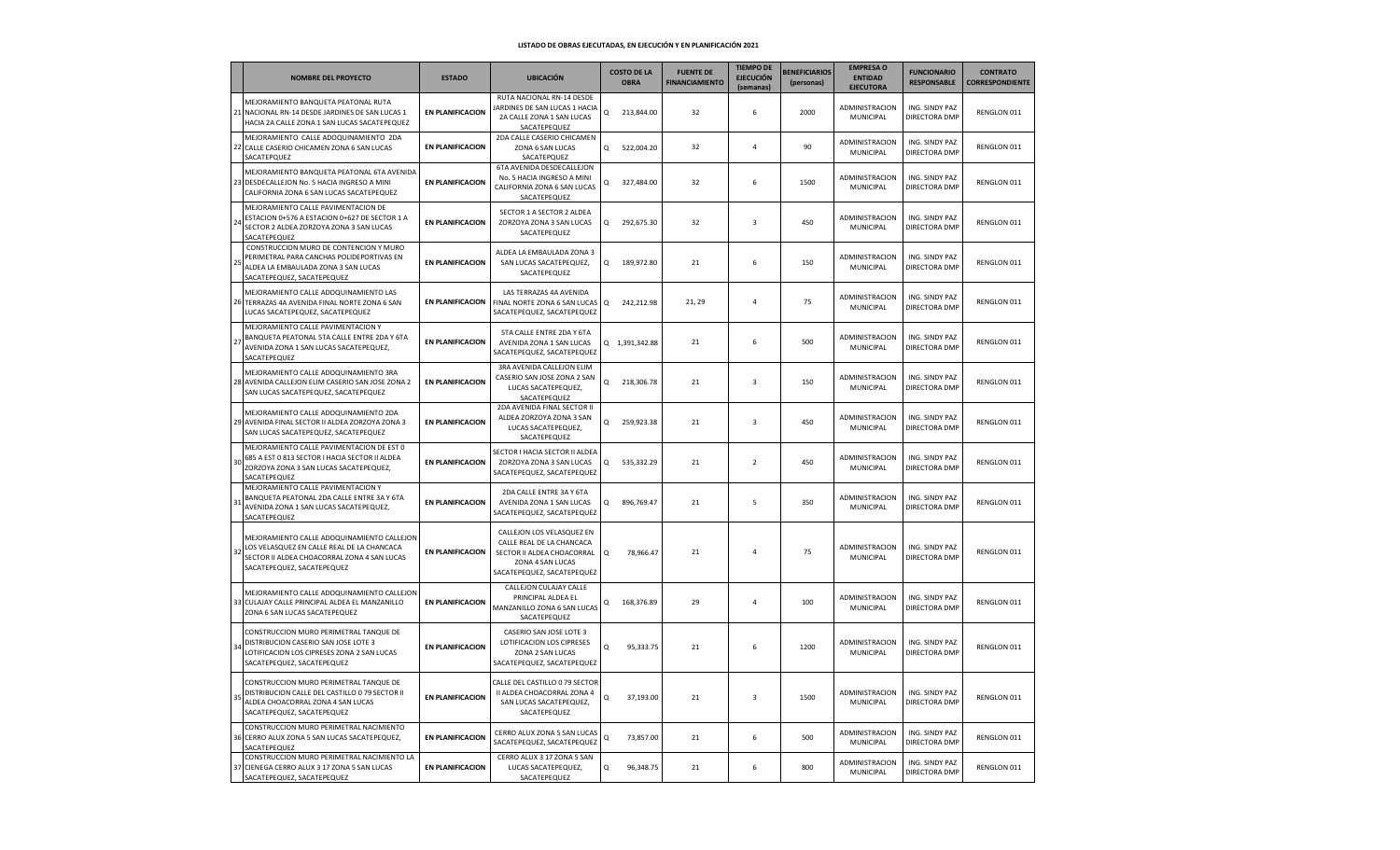|    | <b>NOMBRE DEL PROYECTO</b>                                                                                                                                                           | <b>ESTADO</b>           | <b>UBICACIÓN</b>                                                                                                                       |          | <b>COSTO DE LA</b><br><b>OBRA</b> | <b>FUENTE DE</b><br><b>FINANCIAMIENTO</b> | <b>TIEMPO DE</b><br><b>EJECUCIÓN</b><br>(semanas) | <b>BENEFICIARIOS</b><br>(personas) | <b>EMPRESA O</b><br><b>ENTIDAD</b><br><b>EJECUTORA</b> | <b>FUNCIONARIO</b><br><b>RESPONSABLE</b> | <b>CONTRATO</b><br><b>CORRESPONDIENTE</b> |
|----|--------------------------------------------------------------------------------------------------------------------------------------------------------------------------------------|-------------------------|----------------------------------------------------------------------------------------------------------------------------------------|----------|-----------------------------------|-------------------------------------------|---------------------------------------------------|------------------------------------|--------------------------------------------------------|------------------------------------------|-------------------------------------------|
|    | CONSTRUCCION MURO PERIMETRAL POZO<br>38 MECANICO CASERIO CHICAMEN ZONA 6 SAN LUCAS<br>SACATEPEQUEZ, SACATEPEQUEZ                                                                     | <b>EN PLANIFICACION</b> | CASERIO CHICAMEN ZONA 6 SAN<br>LUCAS SACATEPEQUEZ,<br>SACATEPEQUEZ                                                                     | Q        | 21,046.75                         | 29                                        | $\overline{2}$                                    | 1500                               | ADMINISTRACION<br>MUNICIPAL                            | ING. SINDY PAZ<br>DIRECTORA DMP          | RENGLON 011                               |
|    | CONSTRUCCION MURO PERIMETRAL POZO<br>39 MECANICO SECTOR I ALDEA ZORZOYA ZONA 3 SAN<br>LUCAS SACATEPEQUEZ, SACATEPEQUEZ                                                               | <b>EN PLANIFICACION</b> | SECTOR I ALDEA ZORZOYA ZONA<br>3 SAN LUCAS SACATEPEQUEZ,<br>SACATEPEQUEZ                                                               | Q        | 15,157.25                         | 21                                        | $\overline{2}$                                    | 800                                | ADMINISTRACION<br>MUNICIPAL                            | ING. SINDY PAZ<br>DIRECTORA DMP          | RENGLON 011                               |
| 40 | CONSTRUCCION MURO PERIMETRAL NACIMIENTO<br>BARRANCA HONDA CASERIO SAN JOSE ZONA 2 SAN<br>LUCAS SACATEPEQUEZ, SACATEPEQUEZ                                                            | <b>EN PLANIFICACION</b> | CASERIO SAN JOSE ZONA 2 SAN<br>LUCAS SACATEPEQUEZ,<br>SACATEPEQUEZ                                                                     | Q        | 30,558.75                         | 21                                        | 3                                                 | 1200                               | ADMINISTRACION<br>MUNICIPAL                            | ING. SINDY PAZ<br>DIRECTORA DMP          | RENGLON 011                               |
| 41 | CONSTRUCCION MURO PERIMETRAL TANQUE DE<br>DISTRIBUCION LOTE 56 LOTIFICACION LINDA VISTA<br>CASERIO CHICAMEN ZONA 5 SAN LUCAS<br>SACATEPEQUEZ, SACATEPEQUEZ                           | <b>EN PLANIFICACION</b> | LOTE 56 LOTIFICACION LINDA<br>VISTA CASERIO CHICAMEN ZONA<br>5 SAN LUCAS SACATEPEQUEZ,<br>SACATEPEQUEZ                                 | Q        | 43,017.75                         | 21                                        | 3                                                 | 1200                               | ADMINISTRACION<br>MUNICIPAL                            | ING. SINDY PAZ<br>DIRECTORA DMP          | RENGLON 011                               |
|    | CONSTRUCCION MURO PERIMETRAL NACIMIENTO EL<br>42 PEROL 2DO CALLEJON 2 23 CASERIO SAN JOSE ZONA 2<br>SAN LUCAS SACATEPEQUEZ, SACATEPEQUEZ                                             | <b>EN PLANIFICACION</b> | 2DO CALLEJON 2 23 CASERIO SAN<br>JOSE ZONA 2 SAN LUCAS<br>SACATEPEQUEZ, SACATEPEQUEZ                                                   | Q        | 154,831.25                        | 21                                        | $\overline{7}$                                    | 2000                               | ADMINISTRACION<br>MUNICIPAL                            | ING. SINDY PAZ<br>DIRECTORA DMP          | RENGLON 011                               |
|    | CONSTRUCCION SISTEMA DE ALCANTARILLADO<br>43 SANITARIO 5TA CALLE ENTRE 2DA Y 6TA AVENIDA<br>ZONA 1 SAN LUCAS SACATEPEQUEZ, SACATEPEQUEZ                                              | <b>EN PLANIFICACION</b> | 5TA CALLE ENTRE 2DA Y 6TA<br>AVENIDA ZONA 1 SAN LUCAS<br>SACATEPEQUEZ, SACATEPEQUEZ                                                    | Q        | 452,054.00                        | 21                                        | 6                                                 | 500                                | ADMINISTRACION<br>MUNICIPAL                            | ING. SINDY PAZ<br>DIRECTORA DMP          | RENGLON 011                               |
|    | CONSTRUCCION SISTEMA DE ALCANTARILLADO<br>44 SANITARIO 2DA CALLE ENTRE 3A Y 6TA AVENIDA ZONA<br>1 SAN LUCAS SACATEPEQUEZ, SACATEPEQUEZ                                               | <b>EN PLANIFICACION</b> | 2DA CALLE ENTRE 3A Y 6TA<br>AVENIDA ZONA 1 SAN LUCAS<br>SACATEPEQUEZ, SACATEPEQUEZ                                                     | Q        | 302,083.00                        | 21                                        | 5                                                 | 300                                | ADMINISTRACION<br>MUNICIPAL                            | ING. SINDY PAZ<br>DIRECTORA DMP          | RENGLON 011                               |
|    | MEJORAMIENTO CALLE (S) RESIDENCIALES LOS ALPES<br>ZONA 1 SAN LUCAS SACATEPEQUEZ, SACATEPEQUEZ                                                                                        | <b>EN PLANIFICACION</b> | LOS ALPES ZONA 1 SAN LUCAS<br>SACATEPEQUEZ, SACATEPEQUEZ                                                                               | Q        | 515,036.96                        | 21                                        | $\overline{4}$                                    | 1250                               | ADMINISTRACION<br>MUNICIPAL                            | ING. SINDY PAZ<br>DIRECTORA DMP          | RENGLON 011                               |
| 46 | CONSTRUCCION SISTEMA DE ALCANTARILLADO<br>SANITARIO CALLEJON LOS VELASQUEZ EN CALLE REAL<br>DE LA CHANCACA SECTOR II ALDEA CHOACORRAL<br>ZONA 4 SAN LUCAS SACATEPEQUEZ, SACATEPEQUEZ | <b>EN PLANIFICACION</b> | CALLEJON LOS VELASQUEZ EN<br>CALLE REAL DE LA CHANCACA<br>SECTOR II ALDEA CHOACORRAL<br>ZONA 4 SAN LUCAS<br>SACATEPEQUEZ, SACATEPEQUEZ | $\Omega$ | 118,009.00                        | 21                                        | 3                                                 | 75                                 | ADMINISTRACION<br>MUNICIPAL                            | ING. SINDY PAZ<br>DIRECTORA DMP          | RENGLON 011                               |
| 47 | CONSTRUCCION PARQUE DEPORTIVO CANTON<br>REFORMA ZONA 2 SAN LUCAS SACATEPEQUEZ,<br>SACATEPEQUEZ                                                                                       | <b>EN PLANIFICACION</b> | CANTON REFORMA ZONA 2 SAN<br>LUCAS SACATEPEQUEZ,<br>SACATEPEQUEZ                                                                       | Q        | 60,389.00                         | 21                                        | $\overline{4}$                                    | 500                                | ADMINISTRACION<br>MUNICIPAL                            | ING. SINDY PAZ<br>DIRECTORA DMP          | RENGLON 011                               |
|    | CONSTRUCCION MURO PERIMETRAL LADO ESTE<br>48 LOTIFICACION MONTEZUMA ZONA 2 SAN LUCAS<br>SACATEPEQUEZ, SACATEPEQUEZ                                                                   | <b>EN PLANIFICACION</b> | LOTIFICACION MONTEZUMA<br>ZONA 2 SAN LUCAS<br>SACATEPEQUEZ, SACATEPEQUEZ                                                               | Q        | 294,166.00                        | 21                                        | 8                                                 | 600                                | ADMINISTRACION<br>MUNICIPAL                            | ING. SINDY PAZ<br>DIRECTORA DMP          | RENGLON 011                               |
|    | MEJORAMIENTO CALLE DE LA ESCUELA ALDEA EL<br>49 MANZANILLO (ADOQUINAMIENTO) ZONA 6 SAN<br>LUCAS SACATEPEQUEZ, SACATEPEQUEZ                                                           | <b>EN PLANIFICACION</b> | CALLE DE LA ESCUELA ALDEA EL<br>MANZANILLO<br>(ADOQUINAMIENTO) ZONA 6<br>SAN LUCAS SACATEPEQUEZ,<br>SACATEPEQUEZ                       | Q        | 567,448.16                        | 29                                        | 8                                                 | 800                                | ADMINISTRACION<br>MUNICIPAL                            | ING. SINDY PAZ<br>DIRECTORA DMP          | RENGLON 011                               |
|    | MEJORAMIENTO CALLE ADOQUINAMIENTO 1RA<br>50 CALLE Y 5TA AVENIDA CASERIO CHICAMEN ZONA 6<br>SAN LUCAS SACATEPEQUEZ, SACATEPEQUEZ                                                      | <b>EN PLANIFICACION</b> | 1RA CALLE Y 5TA AVENIDA<br>CASERIO CHICAMEN ZONA 6 SAN<br>LUCAS SACATEPEQUEZ,<br>SACATEPEQUEZ                                          | Q        | 499,650.36                        | 29                                        | 6                                                 | 75                                 | ADMINISTRACION<br>MUNICIPAL                            | ING. SINDY PAZ<br>DIRECTORA DMP          | RENGLON 011                               |
| 51 | CONSTRUCCION CANCHA POLIDEPORTIVA EN CALLE<br>REAL 3ER CALLEJON ZONA 3 SAN LUCAS<br>SACATEPEQUEZ, SACATEPEQUEZ                                                                       | <b>EN PLANIFICACION</b> | 3ER CALLEJON ZONA 3 SAN<br>LUCAS SACATEPEQUEZ,<br>SACATEPEQUEZ                                                                         | Q        | 486,848.30                        | 21                                        | 8                                                 | 400                                | ADMINISTRACION<br>MUNICIPAL                            | ING. SINDY PAZ<br>DIRECTORA DMP          | RENGLON 011                               |
|    | CONSTRUCCION ESTACION DE BUS KM 33 RN-10<br>52 INGRESO A ALDEA ZORZOYA ZONA 3 SAN LUCAS<br>SACATEPEQUEZ, SACATEPEQUEZ                                                                | <b>EN PLANIFICACION</b> | KM 33 RN-10 INGRESO A ALDEA<br>ZORZOYA ZONA 3 SAN LUCAS<br>SACATEPEQUEZ, SACATEPEQUEZ                                                  | Q        | 88,991.06                         | 29                                        | $\overline{4}$                                    | 800                                | ADMINISTRACION<br>MUNICIPAL                            | ING. SINDY PAZ<br>DIRECTORA DMP          | RENGLON 011                               |
|    | MEJORAMIENTO CALLE PAVIMENTACION EN CARRIL<br>53 AUXILIAR KM 33 RN 10 INGRESO A ALDEA ZORZOYA<br>ZONA 3 SAN LUCAS SACATEPEQUEZ, SACATEPEQUEZ                                         | <b>EN PLANIFICACION</b> | KM 33 RN 10 INGRESO A ALDEA<br>ZORZOYA ZONA 3 SAN LUCAS<br>SACATEPEQUEZ, SACATEPEQUEZ                                                  | Q        | 150,344.29                        | 29                                        | $\overline{4}$                                    | 800                                | ADMINISTRACION<br>MUNICIPAL                            | ING. SINDY PAZ<br>DIRECTORA DMP          | RENGLON 011                               |
| 54 | MEJORAMIENTO ESTRUCTURAS METALICAS Y<br>CAMBIO DE TECHO TANQUE PUBLICO SECTOR II<br>ALDEA ZORZOYA ZONA 3 SAN LUCAS SACATEPEQUEZ,<br>SACATEPEQUEZ                                     | <b>EN PLANIFICACION</b> | SECTOR II ALDEA ZORZOYA ZONA<br>3 SAN LUCAS SACATEPEQUEZ,<br>SACATEPEQUEZ                                                              | Q        | 60,000.00                         | 21                                        | $\overline{4}$                                    | 250                                | ADMINISTRACION<br>MUNICIPAL                            | ING. SINDY PAZ<br>DIRECTORA DMP          | RENGLON 011                               |
|    | CONSTRUCCION SISTEMA DE ALCANTARILLADO<br>55 SANITARIO EN SECTOR LOS NIL ALDEA CHOACORRAL<br>ZONA 4 SAN LUCAS SACATEPEQUEZ, SACATEPEQUEZ                                             | <b>EN PLANIFICACION</b> | SECTOR LOS NIL ALDEA<br>CHOACORRAL ZONA 4 SAN LUCAS Q<br>SACATEPEQUEZ, SACATEPEQUEZ                                                    |          | 700,000.00                        | 21                                        | 8                                                 | 250                                | ADMINISTRACION<br>MUNICIPAL                            | ING. SINDY PAZ<br>DIRECTORA DMP          | RENGLON 011                               |